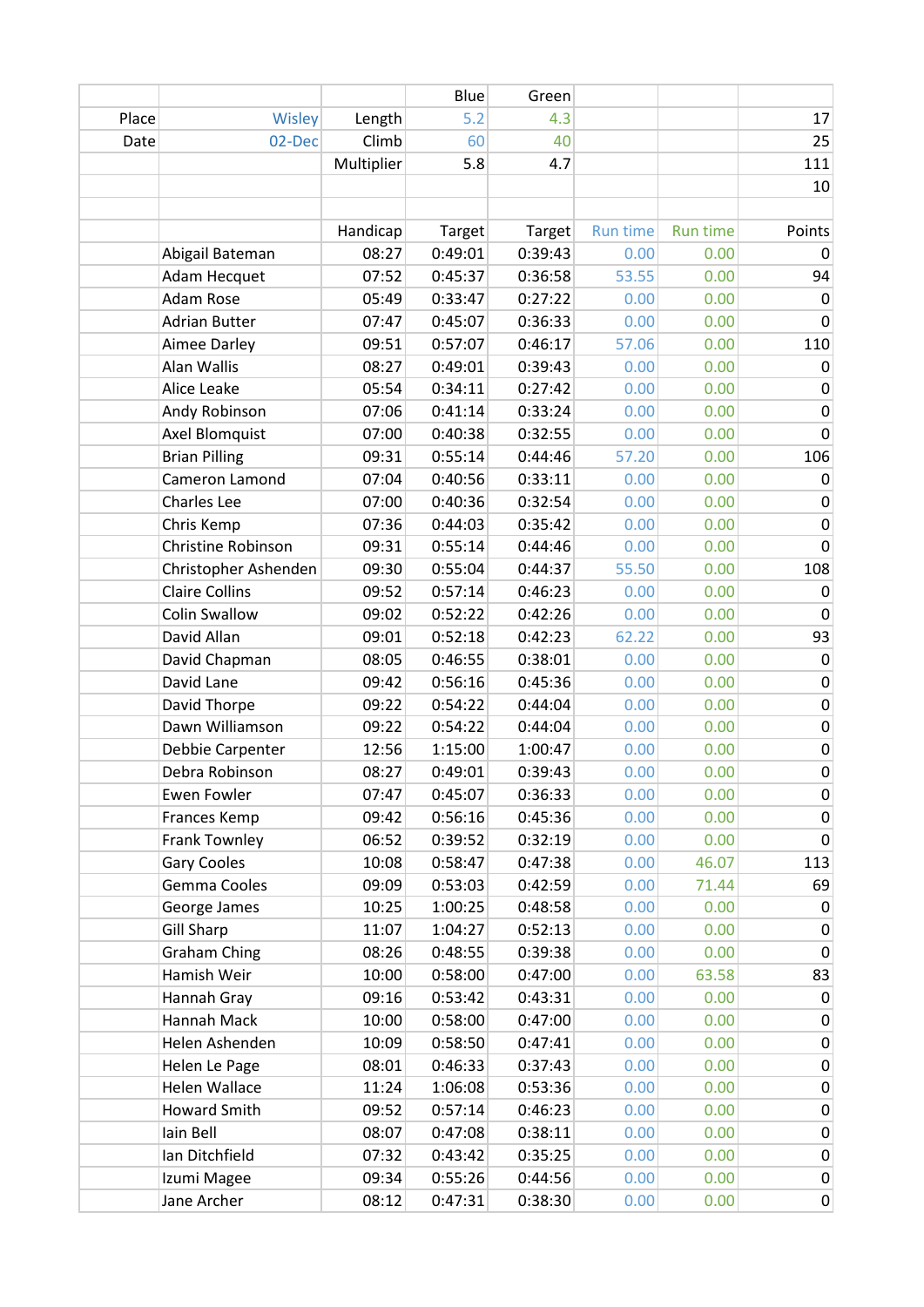| Jenny Bray              | 10:00 | 0:58:00 | 0:47:00 | 0.00  | 0.00 | $\mathbf 0$ |
|-------------------------|-------|---------|---------|-------|------|-------------|
| Jessica Jackson         | 09:09 | 0:53:03 | 0:42:59 | 0.00  | 0.00 | $\pmb{0}$   |
| Jessica Paton           | 09:09 | 0:53:03 | 0:42:59 | 0.00  | 0.00 | $\mathbf 0$ |
| John Brown              | 15:00 | 1:27:00 | 1:10:30 | 0.00  | 0.00 | $\mathbf 0$ |
| Jon Darley              | 08:45 | 0:50:45 | 0:41:07 | 54.06 | 0.00 | 103         |
| Jon Magee               | 07:36 | 0:44:03 | 0:35:42 | 0.00  | 0.00 | $\mathbf 0$ |
| Jon Paton               | 08:00 | 0:46:24 | 0:37:36 | 0.00  | 0.00 | $\pmb{0}$   |
| Jonah Rose              | 06:33 | 0:37:59 | 0:30:46 | 0.00  | 0.00 | $\mathbf 0$ |
| Jonathan Gurd           | 08:09 | 0:47:17 | 0:38:19 | 0.00  | 0.00 | $\pmb{0}$   |
| Jonathan Johns          | 09:43 | 0:56:23 | 0:45:42 | 0.00  | 0.00 | $\mathbf 0$ |
| Julie Leppard           | 11:52 | 1:08:49 | 0:55:46 | 0.00  | 0.00 | $\pmb{0}$   |
| Katherine Bett          | 07:09 | 0:41:26 | 0:33:34 | 0.00  | 0.00 | $\pmb{0}$   |
| Katie Clarke            | 08:33 | 0:49:36 | 0:40:12 | 0.00  | 0.00 | $\mathbf 0$ |
| Keith Belsey            | 07:19 | 0:42:26 | 0:34:23 | 0.00  | 0.00 | $\mathbf 0$ |
| Laurence Townley        | 05:37 | 0:32:36 | 0:26:25 | 0.00  | 0.00 | $\mathbf 0$ |
| Leanora Adds            | 08:39 | 0:50:07 | 0:40:37 | 0.00  | 0.00 | $\pmb{0}$   |
| Linda Cairns            | 11:07 | 1:04:27 | 0:52:13 | 0.00  | 0.00 | $\mathbf 0$ |
| Louie Malatesta         | 08:49 | 0:51:11 | 0:41:28 | 54.13 | 0.00 | 104         |
| Louise Weir             | 10:52 | 1:03:03 | 0:51:05 | 0.00  | 0.00 | 0           |
| Lucy Paton              | 08:49 | 0:51:11 | 0:41:28 | 0.00  | 0.00 | 0           |
| Malcolm Scott           | 10:00 | 0:58:00 | 0:47:00 | 0.00  | 0.00 | 0           |
| Marcus Bateman          | 09:22 | 0:54:22 | 0:44:04 | 51.45 | 0.00 | 115         |
| Mark Howell             | 08:45 | 0:50:45 | 0:41:07 | 0.00  | 0.00 | $\mathbf 0$ |
| Martha Paton            | 06:42 | 0:38:54 | 0:31:31 | 0.00  | 0.00 | $\pmb{0}$   |
| Martin Jackson          | 09:22 | 0:54:22 | 0:44:04 | 0.00  | 0.00 | $\pmb{0}$   |
| Martin Kensett          | 08:01 | 0:46:33 | 0:37:43 | 0.00  | 0.00 | $\pmb{0}$   |
| <b>Matthew Grant</b>    | 06:49 | 0:39:33 | 0:32:03 | 0.00  | 0.00 | $\pmb{0}$   |
| Matthew Jones           | 08:20 | 0:48:20 | 0:39:10 | 0.00  | 0.00 | $\pmb{0}$   |
| Megan Bett              | 07:45 | 0:44:56 | 0:36:25 | 0.00  | 0.00 | $\mathbf 0$ |
| Mel Slade               | 06:37 | 0:38:24 | 0:31:07 | 0.00  | 0.00 | $\pmb{0}$   |
| <b>Michael Thorpe</b>   | 08:45 | 0:50:45 | 0:41:07 | 0.00  | 0.00 | $\pmb{0}$   |
| Mike Bray               | 10:00 | 0:58:00 | 0:47:00 | 0.00  | 0.00 | 0           |
| Murray Weir             | 08:32 | 0:49:31 | 0:40:07 | 0.00  | 0.00 | $\mathbf 0$ |
| <b>Nick Hale</b>        | 06:37 | 0:38:24 | 0:31:07 | 0.00  | 0.00 | $\mathbf 0$ |
| Nick Marett             | 06:23 | 0:37:01 | 0:30:00 | 0.00  | 0.00 | 0           |
| <b>Nigel Parish</b>     | 10:16 | 0:59:35 | 0:48:17 | 0.00  | 0.00 | $\pmb{0}$   |
| Ollie Smith             | 07:19 | 0:42:26 | 0:34:23 | 0.00  | 0.00 | $\pmb{0}$   |
| Paul Bloch              | 10:00 | 0:58:00 | 0:47:00 | 0.00  | 0.00 | $\pmb{0}$   |
| Paul Emmerson           | 10:43 | 1:02:09 | 0:50:21 | 0.00  | 0.00 | $\mathbf 0$ |
| Paul Fox                | 07:09 | 0:41:26 | 0:33:34 | 0.00  | 0.00 | $\pmb{0}$   |
| Paul Martin             | 07:19 | 0:42:26 | 0:34:23 | 0.00  | 0.00 | $\mathbf 0$ |
| Pete Jones              | 06:48 | 0:39:29 | 0:32:00 | 0.00  | 0.00 | $\pmb{0}$   |
| Peter Daplyn            | 05:47 | 0:33:35 | 0:27:13 | 0.00  | 0.00 | $\pmb{0}$   |
| Peter Smith             | 09:44 | 0:56:30 | 0:45:47 | 0.00  | 0.00 | $\pmb{0}$   |
| Philip Gristwood        | 08:44 | 0:50:38 | 0:41:02 | 0.00  | 0.00 | $\pmb{0}$   |
| <b>Richard Barrett</b>  | 05:26 | 0:31:30 | 0:25:31 | 0.00  | 0.00 | $\mathbf 0$ |
| <b>Richard Eldridge</b> | 10:00 | 0:58:00 | 0:47:00 | 0.00  | 0.00 | $\pmb{0}$   |
| Robert Leppard          | 11:22 | 1:05:55 | 0:53:25 | 0.00  | 0.00 | $\mathbf 0$ |
| Robert Thorpe           | 08:37 | 0:50:00 | 0:40:31 | 0.00  | 0.00 | $\pmb{0}$   |
| Ross Maclagan           | 06:44 | 0:39:06 | 0:31:41 | 0.00  | 0.00 | $\pmb{0}$   |